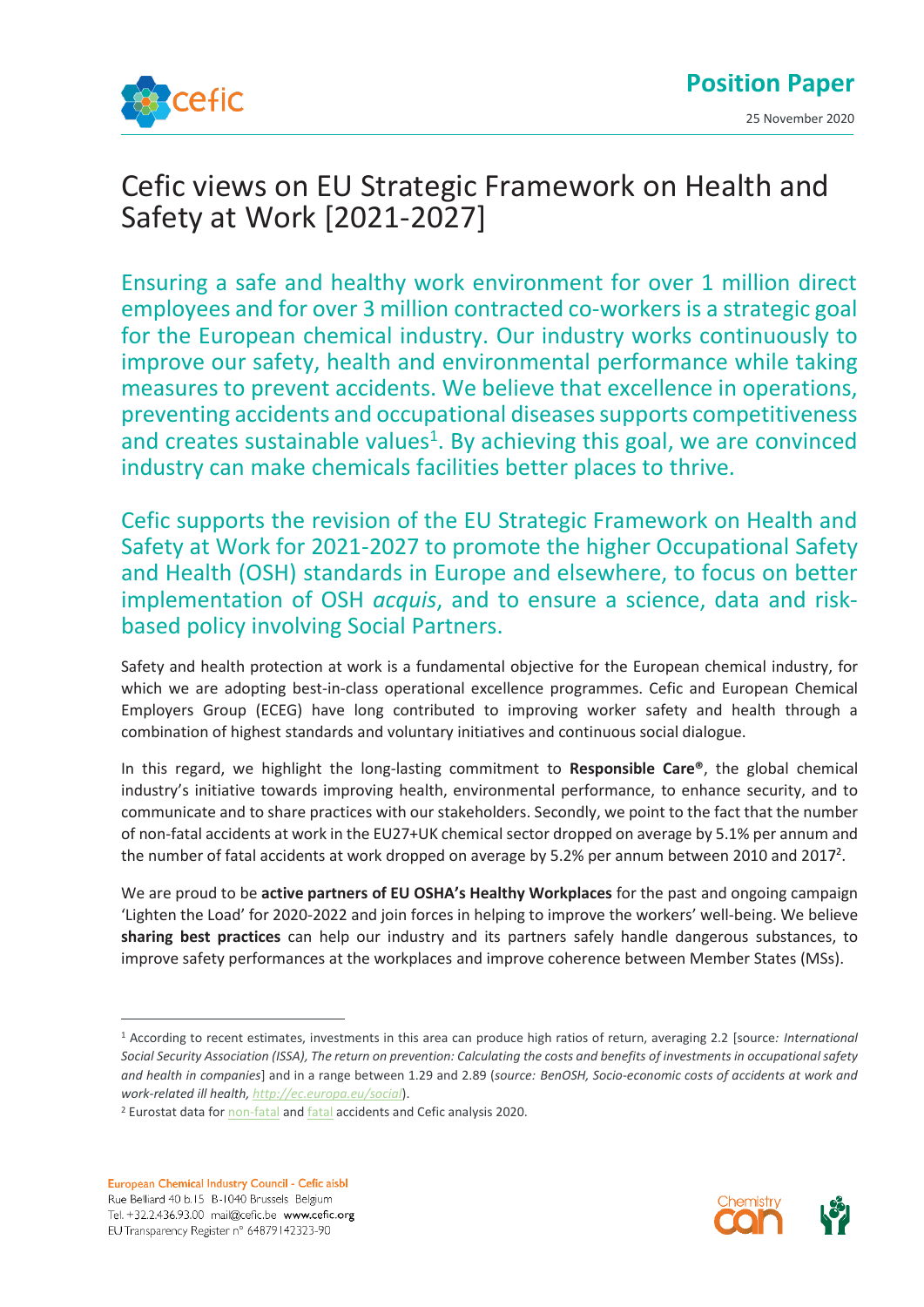Although safety and health performances of the industry have improved over the years, we are still working to achieve our goal for further and continuous improvement at the workplace. Hence, Cefic would like to share its views on building the new strategic framework to make the workplaces better and ensure the workers protection.

## **What are we seeking for in new Strategy?**

- Over the next 7 years, the strategy should focus on **risk mitigation brought about by an aging population and increased migration flows.** This includes longer working life, along with continuous re-skilling and up-skilling of workers at chemicals and partners sites.
- The strategic framework should **anticipate the emergence of new type of risks and exposure due to changing working conditions**. For instance, the outbreak of COVID-19 in Europe has increased mobile working and digitalisation of the workplaces. This has created new challenges, such as the increasing importance of minimum staff management at the workplace and new ways of communication. We believe that the **new strategic orientation for OSH should play a key role** in providing more guidance on how to ensure the workers' health and safety in the new mobile working conditions.
- We believe in **better implementation of OSH** *acquis.* The new Strategic Framework should **enhance the importance of social dialogue** with anticipation to allow an exchange between social partners based on data and scientific evidence. The strategy should reinforce the key role of the **Advisory Committee on Safety and Health (ACSH) and the Working Parties (e.g. on Chemicals)** to ensure effective enforceability of measures.
- The Strategy should enhance the role of **EU OSH Agency** to become stronger, more **science-based** and efficient to be able to develop guidelines/ tools and share good practices across industries, which should also address the needs of **micro and small enterprises**.
- The Strategy should **address the OSH priorities** developed in Green Deal, the Chemical Strategy for Sustainability and Europe's Beating Cancer Plan **in a coherent way to avoid the overlapping of legislations and objectives**. Evaluations and impact assessments are crucial to match the level of ambition and the state of play of technologies. An example is the setting of occupational exposure limit values, where Cefic sees a need for more coordination between ACSH, EU and MSs to establish a priority list of substances for which an Occupational Exposure Limits (OELs) is relevant.
- The Strategy should **frame EU-wide minimum requirements and objectives for OSH**. Cefic believes the role of national authorities should remain to implement these requirements and objectives within their national health and safety strategies according to the subsidiarity principle. Additionally, improved coordination between EU Agencies, Commission, ACSH and MSs is expected to particularly improve the setup of OELs.
- The Strategy should **promote the emergence of a global level playing field for OSH** by setting the same minimum level of protection within the EU and globally. The chemical industry would support the European Commission promote the EU OSH standards on the international stage towards improving workers protection at workplaces.
- The Strategy should clarify the **synergies between REACH and the OSH legislation**, while eliminating conflicts and inconsistencies. Cefic sees OSH and REACH legislations as complementary in the context of worker protection that must be risk-based and supported by a strong engagement with Social Partners in enhanced Social Dialogue. The existence of an effective EU framework would